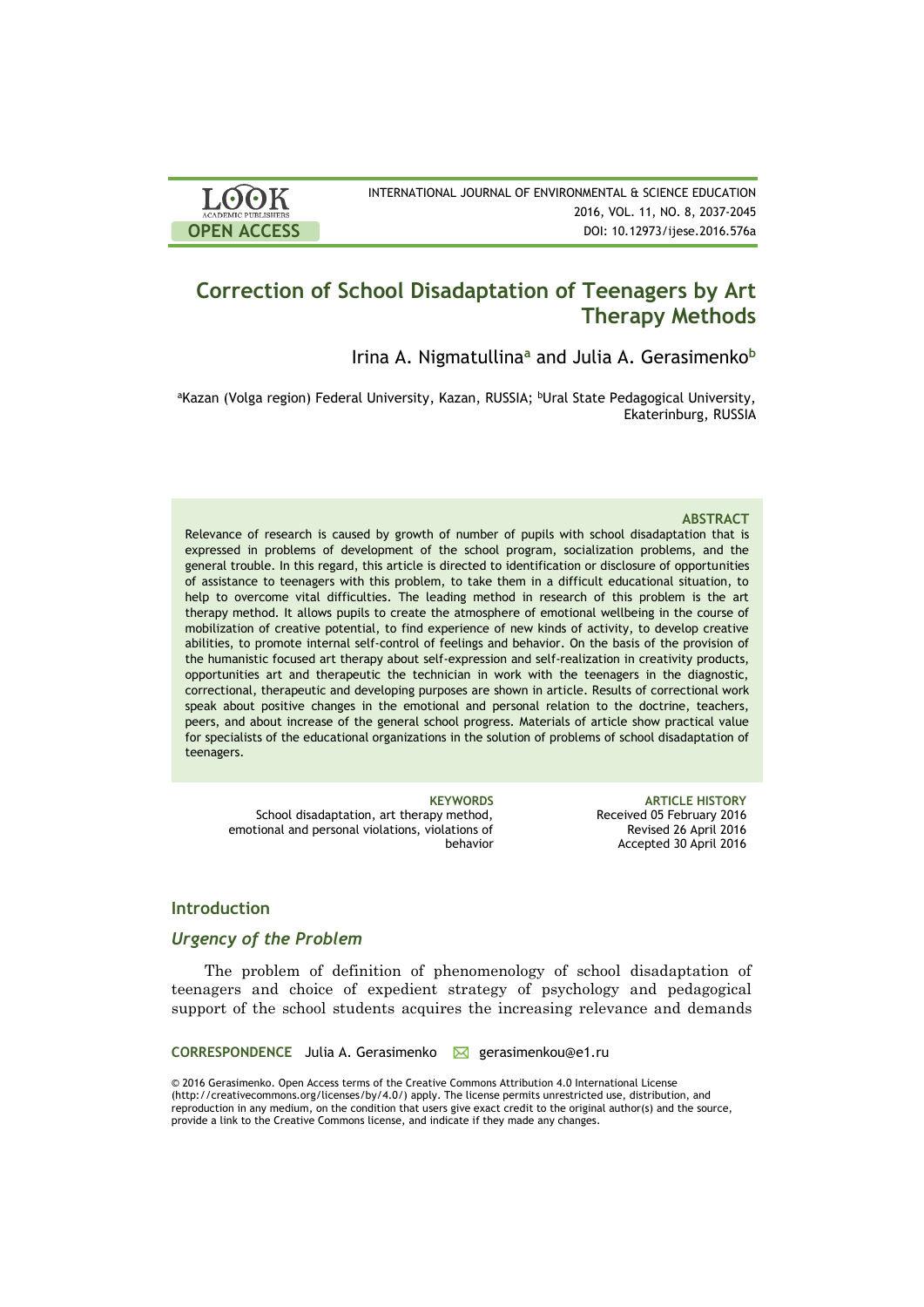detailed studying. The psychologist - pedagogicаl of actions for leveling of school disadaptation at younger age leads inefficiency to more serious problems of teenage adaptation to conditions of modern school. The personal focused approach in education isn't always used, still there are formal criteria at an assessment of educational achievements and results; continuous experience of failure determines the low level of claims of pupils, conducts to a formation of shyness, shyness, uneasiness. The situations of psychological injuries provoke nervous breakdowns at all subjects of education. Now the number of the school students grows, it leads to violations of social adaptation, developing of depressions. The most vulnerable in this regard is the teenage age that is connected with development crisis. The intensive changes happening in an education system set new reference points in society and impose on the senior more requirements concerning independence, mobility in decision-making, responsibility for actions and acts (Gerasimenko, 2003). Now the system of education has one of the main question, how to help teenagers, and to take them in a difficult life situation is particularly acute. The microclimate in a family, family relationship has significant effect on of the teenager, family relationship, indifference of parents, an immoral and asocial way of life of family members, negative forms of educational influence negatively affects school progress of the senior. (Vasyagina, 2010; Vasyagina, 2007). Having generalized researches of a phenomenon of disadaptation at children's and teenage age in (Gerasimenko, and Velutina, 2008; Coumarin, 2014) works, etc., we will consider school disadaptation as deviations which arise at the child as a result of school trouble, failures, that is directly or indirectly connected with educational activity, behavior of the senior at school and at home. That is, this phenomenon psychology and pedagogical, connected with the conflict, subjective and unsoluble for the teenager, between requirements of modern education, a social environment and age psychophysical opportunities of development. School disadaptation can be considered as process, as manifestation and as result (Sharapanovskaya, 2005). Main criteria of school disadaptation: 1) poor progress in development of the school program; 2) violations of the emotional and personal relation to the doctrine, teachers, peers, violation of the vital prospect connected with training; 3) violations of behavior: negative reactions; resistant anti-disciplinary behavior with active comparison of to schoolmates; demonstrative neglect to rules of school life (Bratchikova et al., 2010).

## **Methodological Framework**

By means of diagnostic techniques, the card of supervision, personal questionnaire, and the color test (Gerasimenko and Karpova, 2004), among pupils of 9-11 classes (teenagers of 15-17 years) of the general education organizations of the city of Yekaterinburg and Berezovsky, school disadaptation is revealed at 135 pupils from 358 examined teenagers. We worked with children and used the direction of humanistic pedagogics as mission and the purpose of this approach – all-round development of potential of the personality, her internal resources that doesn't contradict art and therapeutic practice and promotes disclosure and development of essence of the identity of the teenager, his positive potential, creates optimum conditions for full development and education (Kataeva, 2013). Art therapy allows to awaken internal forces of the pupil, to stimulate own work on personal change and growth, to induce the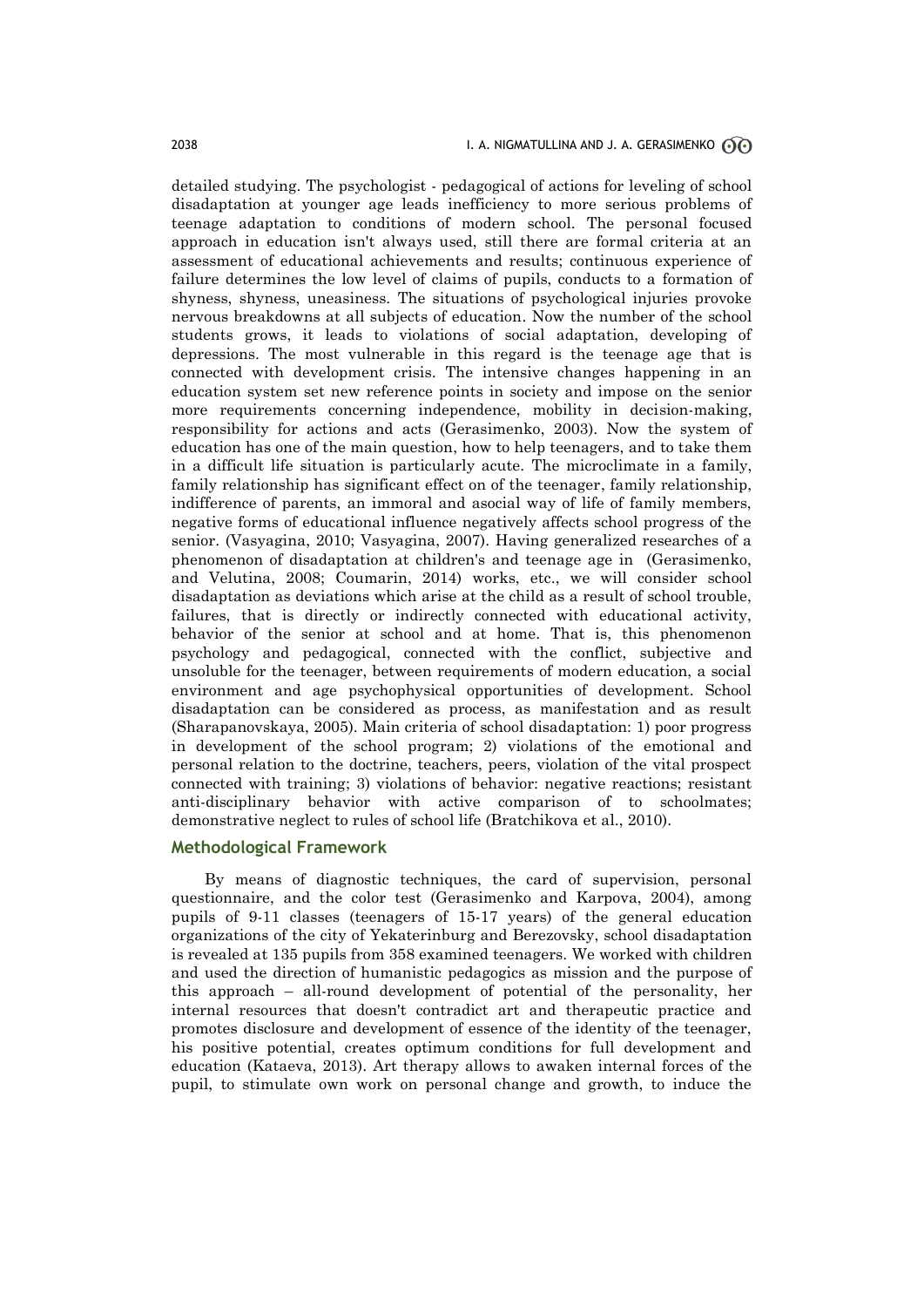# OO INTERNATIONAL JOURNAL OF ENVIRONMENTAL & SCIENCE EDUCATION 2039

person to take the responsibility for self-development and self-education (Gerasimenko and Karpova, 2004).

In work with teenagers it is important to observe specific and age features that is reflected in the principles of the presented research. We consider as not less important principle development of the personality in activity, at the same time the teenager becomes the subject of activity that is important for his free self-expression, understanding of own forces and opportunities, comprehension of the of action, efforts at achievement of the purpose.

#### **Results**

As a result of psychology and pedagogical diagnostics at 135 pupils (that has made 30% of total number of the diagnosed teenagers) school disadaptation which is expressed in problems of training, behavior and interpersonal communication is defined. At teenage age, this problem often is explained by difficulties of sexual identification or the psychosomatic status. At pupils the insufficient level of development and good the conclusions of the of personal qualities which isn't allowing the pupil to show the independence, persistence, organization and other qualities necessary for the successful doctrine is observed. At this category of children symptoms are revealed: mistrust to new people, things, situations; uneasiness and hostility to adults and to other children; emotional pressure. Also at teenagers' emotional violations are revealed: rejection of and others, emotional discomfort. Frustrated needs for tranquillity, prospect, hopes for the best, self-affirmation, and achievement of success were significantly more.

Among the deadapted teenagers' manifestation of cruelty, bright emotional reactions, aggressions are characteristic of 51 pupils. Rancor, flashes of affective reactions, a conflictness, weakness of cogitative operations, characterize these seniors according to teachers and schoolmates. At 84 children disadaptation is shown in a unintuitive the sheet, easy submission by another, aimlessness of pastime. At all children with school disadaptation the increased thirst for pleasures, inaction is stated, they often skip lessons, get to asocial groups, educational activity doesn't attract them, they aren't capable to predict consequences of the acts. 38 teenagers from among deadapted have got steady addictions, have no beliefs; accept views of a reference group.

The aim of correctional work consists in overcoming of the phenomena of disadaptation at the examined pupils (behavioural and emotional manifestations) by art therapy methods.

Art therapy – the direction of therapy based on art where language of symbols allows to express freely the desires, dreams, the purposes, fears, the internal conflicts, children's memoirs. Again enduring them, there is opportunity not only to investigate them, but also to experiment with them. By means of art, all experiences are expressed more freely and easier, than during rational psychotherapy, they are not forced out, and sublimate in creativity therefore the purpose of such occupations not result, but creativity process.

Specially developed correctional program for this category of teenagers includes the following technicians of art therapy: art therapy (including drawing of a mandala), drama therapy and phototherapy. The choice art and therapeutic the technician is motivated with features of the age period of pupils. As the need for self-realization, communication with peers for informal situations are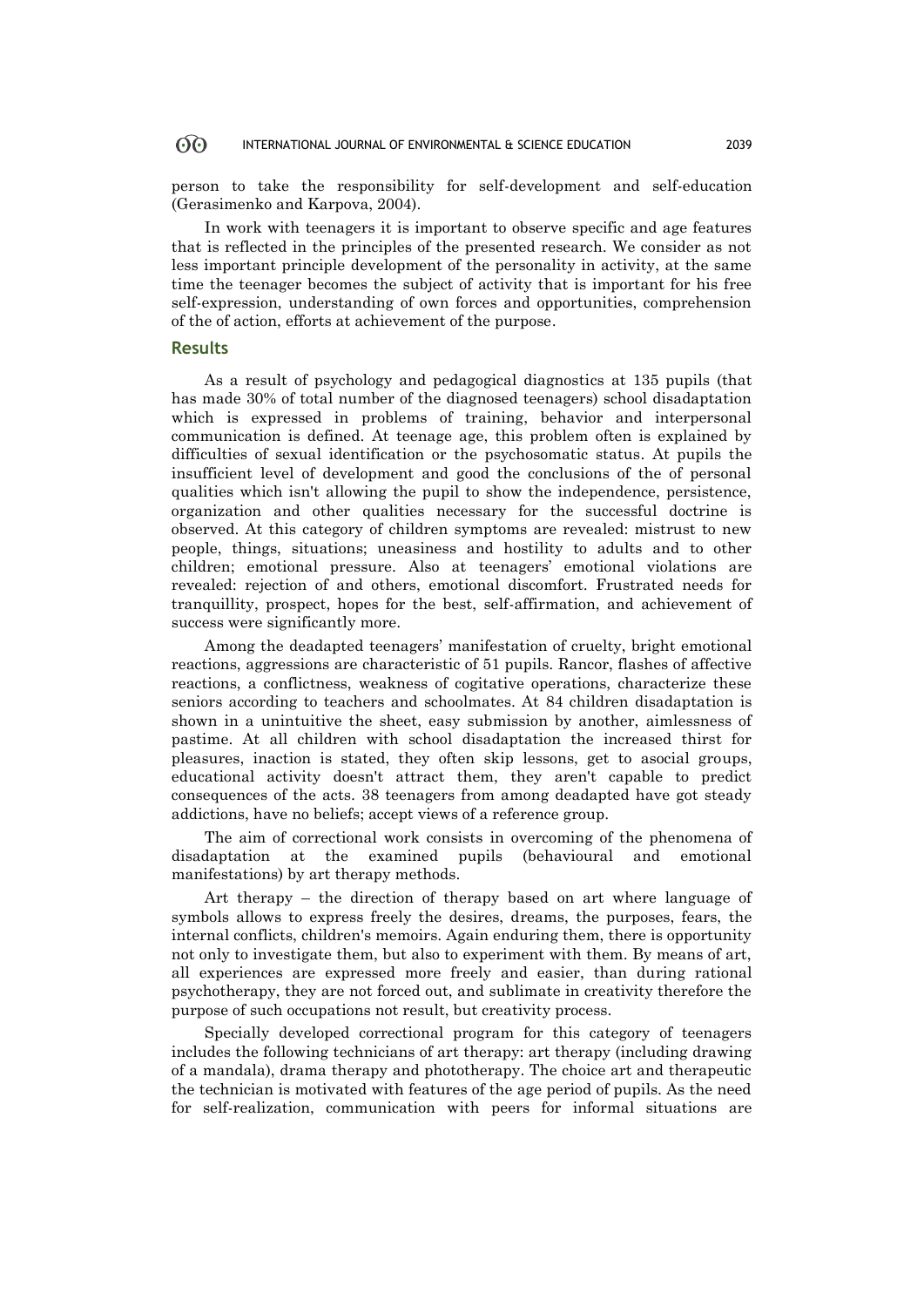characteristic of teenage age aspiration to self-knowledge, a number of tasks is presented in the form of creative exercises that promotes self-disclosure, development of creativity, increase of self-confidence and removal of super control in the teenager. Methods of art therapy are directed to strengths of the personality, possess property of internal support and restoration, allow the teenager to design the relation to a situation: to mold success and failure, to draw mood and emotions, to write about the conflicts and feelings. To realize the potential and to come as a result to harmony with itself and people around through free manifestation, statements, actions.

At the deadapted teenagers, nonverbal means often are effective for expression and identification of strong experiences. Art therapy has a number of advantages before other forms of psychotherapeutic work:

The basis of our work was formed by provisions of the humanistic focused art therapy about self-expression and self-realization in creativity products (Coumarin, 2014).

At the deadapted teenagers' nonverbal means often are effective for expression and identification of strong experiences. Art therapy has a number of advantages before other forms of psychotherapeutic work:

- art therapy is means of free self-expression, assumes the atmosphere of trust, tolerance and attention to an interior, and also causes positive emotions in people;

- art and therapeutic work doesn't demand any abilities to graphic activity or skills of the academic drawing;

- art therapy is means of mainly nonverbal communication. It does it especially valuable to those who have difficulties of communication with people around, is at a loss in the verbal description of the experiences;

- art activity is means of rapprochement of people. It is of special importance in alienation situations, at difficulty in establishing contacts;

- the result of graphic creativity can be used for an assessment of a state, carrying out respondents;

- аrt therapy is based on enhancing creativity of creative potential of the person, internal mechanisms of self-control. It meets fundamental need for selfupdating – disclosure of a wide range of opportunities of the teenager (Gerasimenko et al, 2006).

Art and therapeutic forms of work can be various depending on conditions, specific features and age of pupils, we have given preference in work with teenagers to group forms of work as it allows to work with more wide range of clients. E.P. Yakovleva (2009), for example, specifies that group art therapy:

• allows to develop valuable social skills;

connected with rendering mutual support to members of group and allows to solve common problems;

• gives the chance to observe results of the actions and their influence on people around;

• allows to master new roles, and also to observe how modification of role behavior influences relationship with people around;

• raises a self-assessment and leads to strengthening of personal identity;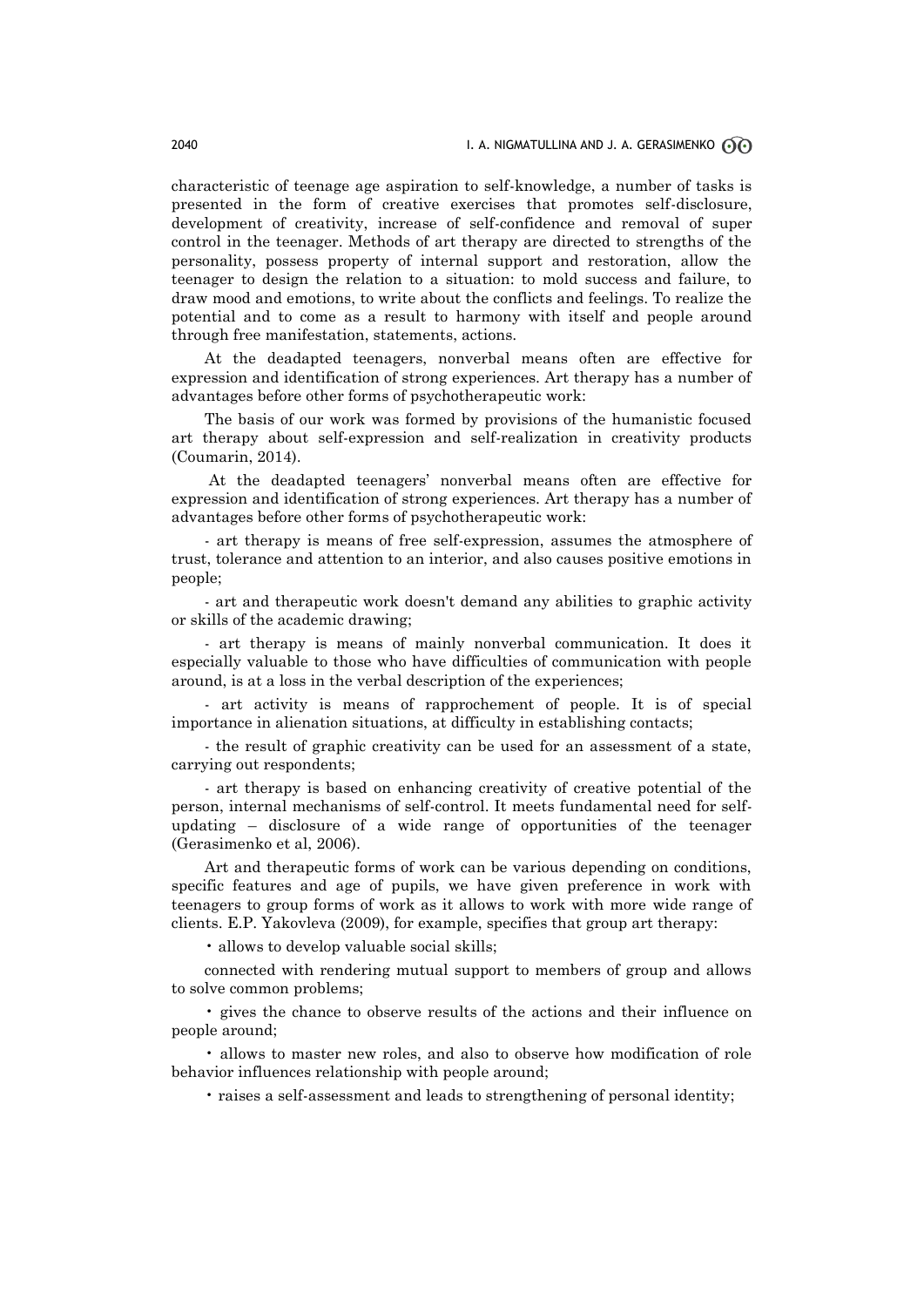# OO INTERNATIONAL JOURNAL OF ENVIRONMENTAL & SCIENCE EDUCATION 2041

• develops skills of decision-making.

The researches conducted under the leadership of E.P. Yakovleva (2009) have shown that art and therapeutic occupations allow solving important pedagogical problems:

1. Educational Interaction is made so that teenagers studied correct communication, empathy, attentive relationship with peers and adults. It promotes moral development of the personality, provides orientation in system of moral standards and rules, assimilation of ethics of behavior. There is deeper understanding of, the inner world (thoughts, feelings, desires). There are open, confidential, benevolent relations with the teacher.

2. Diagnostic. Art therapy allows receiving data on development and specific features of the child. It is a correct way of supervision over him in independent activity. In the course of occupations character of the interpersonal relations and the sociometric status of everyone in collective is shown. Art therapy reveals also internal, deep problems of the personality.

3. Developing. Thanks to various forms of an art expression there are conditions under which each teenager endures success in this or that activity, independently copes with a difficult situation. In general there is a personal human height, experience of new forms of activity is found, abilities to creativity, self-control of feelings and behavior develop.

4. Correctional. The self-assessment, ways of interaction with other people is optimized, inadequate forms of behavior are corrected. Positive results are achieved in work with some deviations in development of the emotional and strong-willed sphere of the personality.

5. Psychotherapeutic. The "medical" effect is reached thanks to the fact that in the course of creative activity the atmosphere of emotional wellbeing, goodwill, emptying communication, recognition of value of the identity of each person, care about the friend, his feelings, experiences is created. There are feelings of psychological comfort, security, pleasure, success. Positive emotional potential will as a result be mobilized (Gerasimenko, 2013).

Thus, art and therapeutic technicians can be used in work with the teenagers in the diagnostic, correctional, therapeutic and developing purposes.

Features of the art and therapeutic approach used by us in psychologist correctional work with the deadapted teenagers are:

1. Development of an individual educational route for each teenager and creation of recommendations for teachers, parents, pupils.

2. In group interaction: the without evaluations perception of all works - in art therapy all answers correct. Pupils need to understand that they will not be critically not estimated and know that creation of images is a way of transfer of own experience, thoughts and feelings.

3. Teenagers represent experts. All exercises are made in such a way that the initial point – experience of each teenager. In this sense, children is experts concerning own works.

4. The contribution of each of pupils is important, he is unique and unique. All works need to be considered with identical respect and attention, regardless of professionalism, abilities and technical parameters of execution.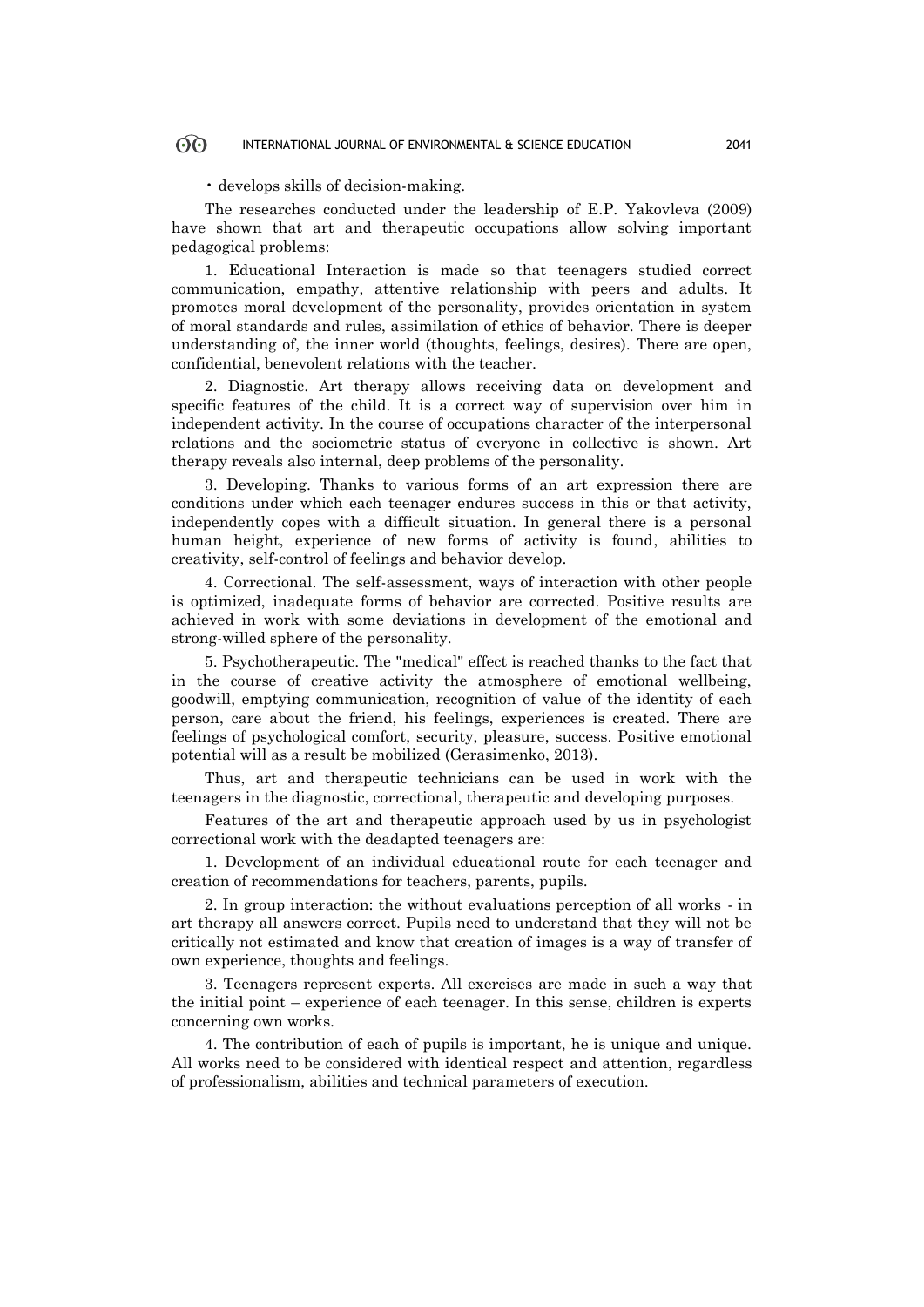5. Story about the work. Discussion of work should not be directive. Only the author can interpret work, teenagers can't force to be told more, than they wish.

6. During the work with couple, group or all class it is desirable to establish the basic rules, they need to be carried out with mutual respect of a contribution of everyone so that environment was safe and comfortable (Lozgachev, 2008).

Art and therapeutic classes have to be given on the separated site of the room, which is calculated both for independent work of participants of group, and on group interaction in the course of graphic activity. It can be a training office, a recreation or a school office. By means of chairs, "the working territory" for group discussion and "a creativity zone" – for graphic work is created. Group works are created, as a rule, on a floor in "a creativity zone". Various options of group work with teenagers are possible: it can be constructed in the form of thematic, dynamic or studio groups though in the conditions of the general education organization we had most of all suited a form of a theme group.

It is important that teenagers positively perceived psychological occupations, but not as occupations for lagging behind, at the same time to strengthen self-esteem of pupils, to carry out explanatory work with parents and teachers concerning need of systematic occupations with the psychologist as on occupations with the teacher.

The developed correctional program includes 10 occupations with use art and therapeutic the technician: game therapy, art therapy, music therapy, clay therapy, garden therapy, tail therapy, paper folding technique of an art therapy. Frequency of occupations – once a day (the last lesson) for two weeks. The program of correction generally contains author's exercises which theoretical basis was made by provisions on application of art therapy in correction of school disadaptation of teenagers Y.A. Gerasimenko (2003), O.V. Lozgacheva (2008). In the organization of psychocorrectional work the principles of the organization of work with teenagers at comprehensive school E.P. Yakovleva (2009), E. Osypuk (2007) have been used.

The most effective have appeared equipment, the based on performance of spontaneous creative activity, senior school students carried out the choice of the expressive opportunities which corresponded to their feelings, helped to trace individual impression of feelings and visual influence of color. During occupations there was a study of psychological problems through an art expression, diagnostics and correction of psychological problems of the teenager. In the course of work at senior's communicative competence, the art perception, which is a vital resource, developed. The relaxation exercises allowing to remove an emotional pressure and to adjust teenagers for further active work became the most significant link.

By results of control diagnostics, in three months of correctional occupations, indicators of school disadaptation are considerably lowered at 119 teenagers from 135. The expert assessment of teachers indicates decrease at pupils of uneasiness and hostility to adults and age-mates to norm level that it finds manifestation in educational activity. At lessons when performing creative tasks noticeable revival of children is observed, at collective discussions – increase of activity and an inclusiveness in process of social interaction. Teenagers with big enthusiasm approach participation in educational actions, organizational issues are resolved amicably, solid (Birthday of school, the 70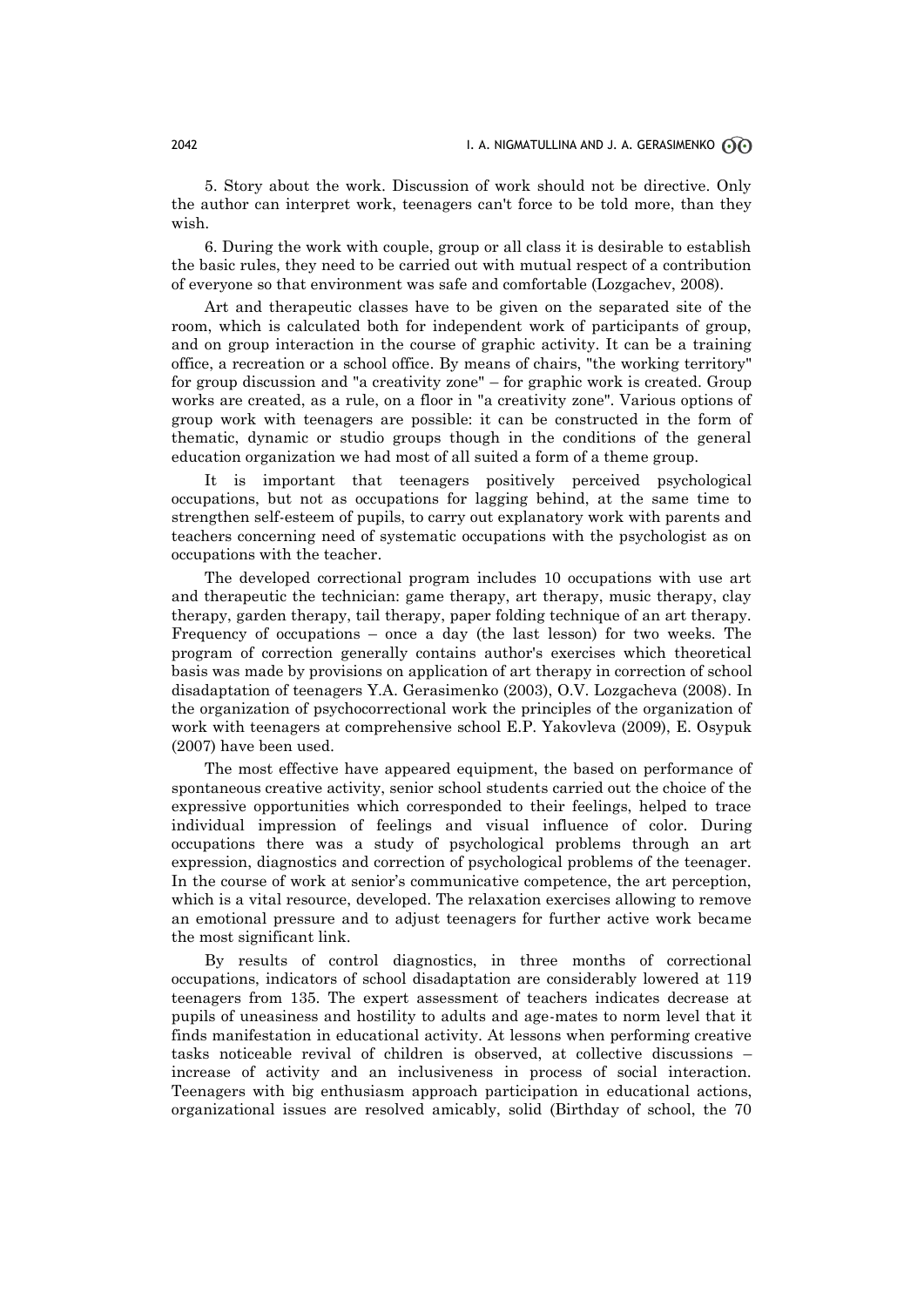anniversary of the Victory, the Last call). Also at 99 pupils, that makes 73% of total number of the deadapted school students, teachers note increase of the general school progress. Admissions of occupations by pupils (from 74 systematic "shirkers" at the stating experiment stage, there were four persons who at a stage of check experiment skipped classes without good reason) have considerably decreased. As a result of decrease in number of admissions of lessons by pupils, increase of school progress is noted what the expert assessment of teachers and the reporting of school documentation testifies to. Because art allows to reconstruct the conflict psychologically destroying situations in a symbolical form and to solve it by creative abilities of the teenager, there was not only a decrease in aggression of respondents, but also total of disputed issues among teenagers. The creative organization and the integrating force of art have allowed to develop social skills of interaction and communication at pupils, to reduce tension, to get mutual emotional support. On occupations each teenager felt the success in expression and display of the emotions, creation of unique hand-made articles, drawings, success in communication, all children have noted that their interaction with the world became more constructive. The success in creativity in his mentality is unconsciously transferred also to usual life. It is important to note that all participants of correctional work have gained experience of interaction with various art materials and an artistic image, at all, 135 pupils, steady interest in creative occupations as to a separate kind of activity, as to a way of the maximum self-expression, manifestation of in a symbolical look is observed.

Results of software testing confirm to E.V. Sharapanovskaya (2005) test objective improvements of a psychoemotional condition of teenagers. The indicator of "Inversion of flowers" demonstrating existence of the internal conflict is lowered by 48%. Results of repeated software testing to questionnaire demonstrate increase at teenagers of level of acceptance of and others, reduction of emotional discomfort. GPAs of indicators "External control" and "Sheet" demonstrate formation of internalny control and activation of aspirations to leadership. Essential decrease in level of an escapism is observed. The GPA of an indicator of "Dezadaptivnost" which is now within norm confirms efficiency of the carried-out correctional program.

## **Discussions**

In this study is directed on identification or disclosure of opportunities of assistance to teenagers with this problem, to take them in a difficult educational situation, to help to overcome vital difficulties. The leading method in research of this problem is the art therapy method allowing pupils to create the atmosphere of emotional wellbeing, to find experience of new kinds of activity, to develop creative abilities, to promote internal self-control of feelings and behavior in the course of mobilization of creative potential. Based on the provision of the humanistic focused art therapy about self-expression and selfrealization in creativity products, in article showed opportunities art and therapeutic the technician in work with the deadapted teenagers in the diagnostic, correctional, therapeutic and developing purposes. Results of correctional work testify not only to positive changes in the emotional and personal relation to the doctrine, teachers, contemporaries, but also to increase of the general school progress.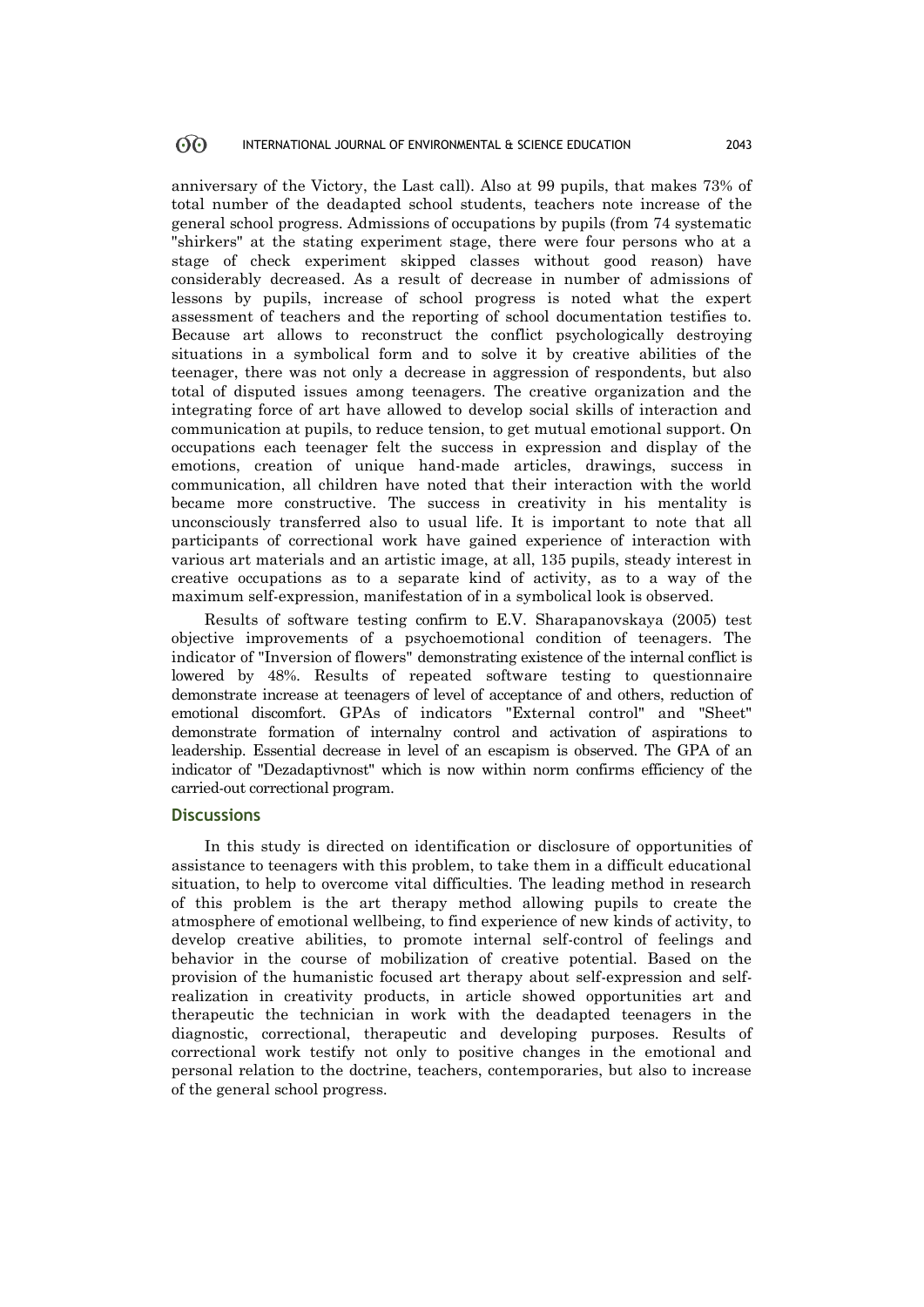## **Conclusion**

In spite of the fact that the reasons of school disadaptation of teenagers are diverse, it is characterized by existence of problems in educational activity, behavior, interpersonal communication and absence of knowledge how to get out of this situation in socially approved way. Undoubtedly, school disadaptation is subject to correction on condition of the coordinated interaction of all subjects of education (parents, teachers, administration of the educational organization and pupils), and uses of the personal focused approach, the accounting of age features of teenagers. One of the most effective methods of correction of school disadaptation we consider art therapy which possesses the emotional mechanism of influence (nonverbal information transfer), language of symbols allows to express freely the desires, dreams, the purposes, fears, the internal conflicts, children's memoirs and to transform them to rational decisions. The main mechanism - sublimation and transformation give the chance to the teenager to express and transform the internal conflicts, to add to subjective experience. The mechanism a transfer leads to understanding through expression in a visual form the maintenance of own inner world. Thus, work on overcoming of school disadaptation on the basis of art and therapeutic methods which promotes is presented in the present article: to increase of level of adaptedness of teenagers, school progress, level of acceptance of and others; to increase of emotional comfort; to formation of internal control; to decrease in level of the desire to escape from reality is.

#### **Recommendations**

The content of the article has practical value for university teachers working with students - future teachers - psychologists, and specialists of educational organizations and stakeholders.

Despite efficiency and progressiveness of methods of art therapy, lack of restrictions aged, their considerable positive results and opportunities in work with teenagers, this direction was not widely used in the general education organizations. However, there is an opportunity for use of art and therapeutic methods in work of narrow experts (psychologists, social teachers, experts of a medical profile) based on development of programs of additional education by them.

#### **Acknowledgement**

The work is performed according to the Russian Government Program of Competitive Growth of Kazan Federal University.

## **Disclosure statement**

No potential conflict of interest was reported by the authors.

#### **Notes on contributors**

**Irina A. Nigmatullina** is associate professor of the Department of special psychology and correctional pedagogy at the Institute of Psychology and Education, Kazan (Volga region) Federal University, Kazan, Russia.

**Julia A. Gerasimenko** is a candidate of pedagogical sciences, associate professor of psychological education at Ural State Pedagogical University, Ekaterinburg, Russia.